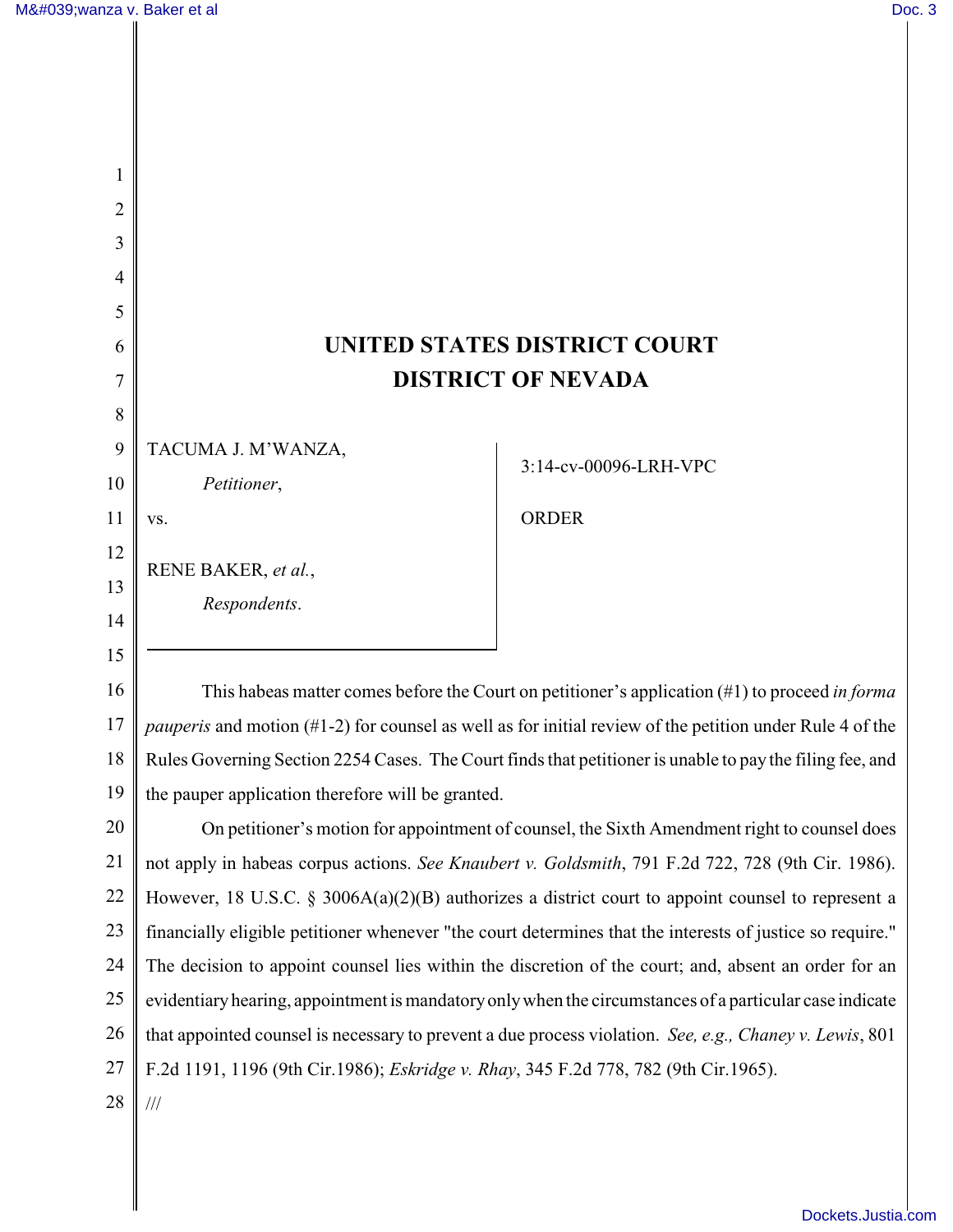1  $\mathcal{L}$ 3 4 5 6 7 8 9 10 The Court does not find that the interests of justice require that counsel be appointed in this case. Petitioner challenges his conviction, pursuant to a guilty plea, of ex-felon in possession of a firearm; and he was sentenced to 60 to 150 months. The issues are not extraordinarily complex, and petitioner has demonstrated an adequate ability to articulate his claims *pro se*. From a preliminary review, it does not appear at this juncture that an evidentiary hearing necessarily will be required as to either the merits or a procedural defense. Nor does petitioner's, comparatively, short duration sentence otherwise weigh heavily in favor of appointing counsel either in isolation or in conjunction with the remaining factors. While almost any lay litigant perhaps would be better served by the appointment of counsel, that is not the standard for appointment. The form motion does not lead to a contrary finding by the Court.<sup>1</sup> The motion therefore will be denied.

11

Following its initial review of the petition, the Court directs a response.

12 13 IT THEREFORE IS ORDERED that petitioner's application (#1) to proceed *in forma pauperis* is GRANTED and that petitioner shall not be required to pay the filing fee.

14 15 16 IT FURTHER IS ORDERED that the Clerk of Court shall file the petition and shall informally electronically serve the Nevada Attorney General with a copy of the petition and this order, along with regenerated notices of electronic filing of the remaining filings herein.

17 18 19 IT FURTHER IS ORDERED that the Clerk shall file the motion for appointment of counsel accompanying the petition, that the motion is DENIED, and that the Clerk shall reflect the denial of the motion by this order.

20 21 22 23 IT FURTHER IS ORDERED that respondents shall have **sixty (60) days** from entry of this order within which to respond to the petition. **Any response filed shall comply with the remaining provisions below, which are tailored to this particular case based upon the Court's screening of the matter and which are entered pursuant to Habeas Rule 4.**

24

<sup>25</sup> 26 27 28 The motion is incorrect as to the impact of *Lewis v. Casey*, 518 U.S. 343 (1996), regarding the law library materials required. *Lewis* quite clearly establishes that a prison law library is *not* required to maintain updates regarding such general law references as the Federal Practice Digest, the United States Code Service, and the United States Code Annotated. 518 U.S. at 355  $\&$  n.5. Petitioner is using a form motion that cites case law that was flatly rejected by the Supreme Court nearly two decades ago. The Court is not going to appoint counsel – in this case or any other – because the Federal Practice Digest is not being updated. The prison is not required to provide the Federal Practice Digest.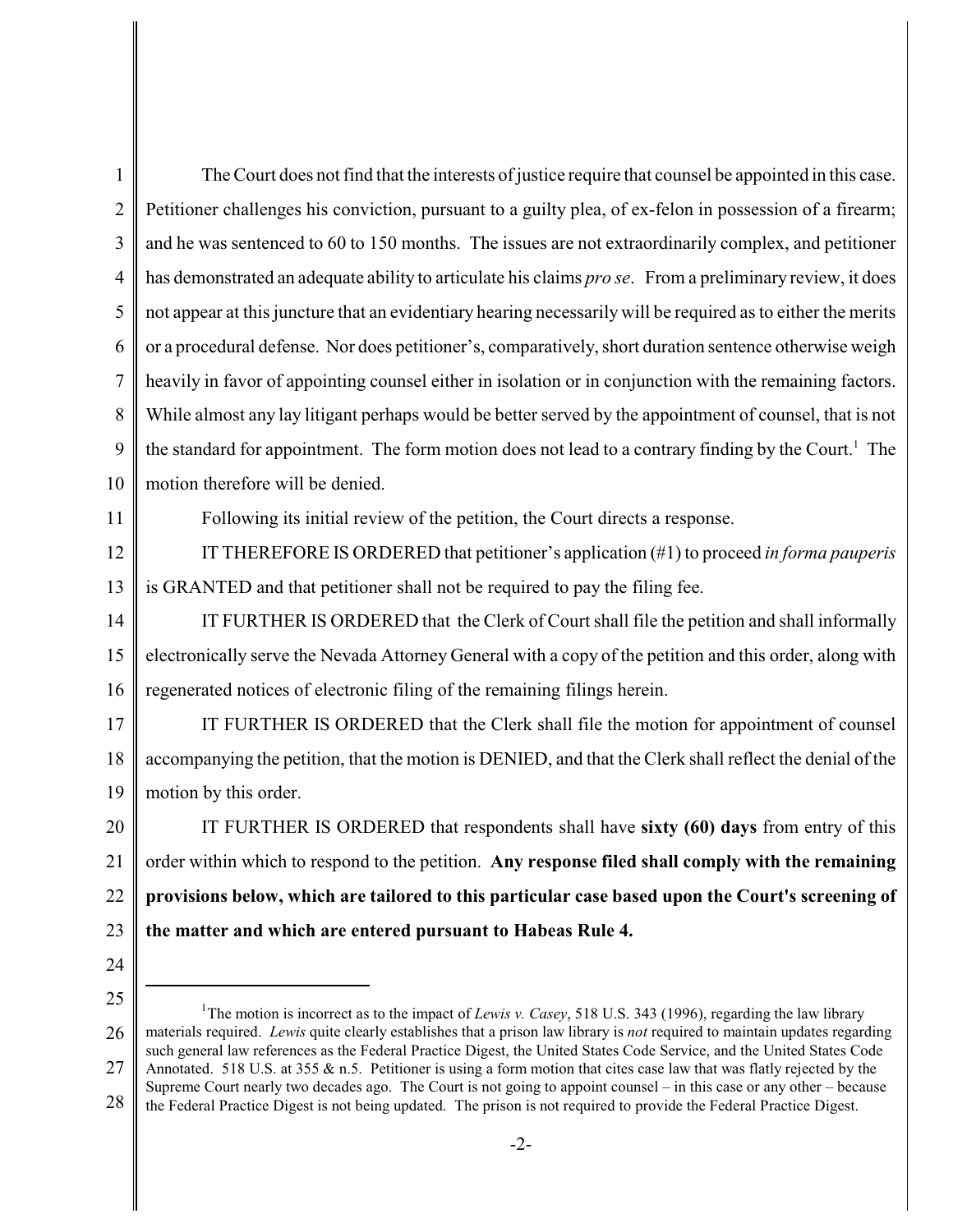1  $\mathcal{L}$ 3 4 5 6 7 8 9 10 11 12 IT FURTHER IS ORDERED that any procedural defenses raised by respondents in this case shall be raised together in a single consolidated motion to dismiss. In other words, the Court does not wish to address any procedural defenses raised herein either in *seriatum* fashion in multiple successive motions to dismiss or embedded in the answer. Procedural defenses omitted from such motion to dismiss will be subject to potential waiver. Respondents shall not file a response in this case that consolidates their procedural defenses, if any, with their response on the merits, except pursuant to 28 U.S.C.  $\S$  2254(b)(2) as to any unexhausted claims clearly lacking merit. If respondents do seek dismissal of unexhausted claims under § 2254(b)(2): (a) they shall do so within the single motion to dismiss not in the answer; and (b) they shall specifically direct their argument to the standard for dismissal under § 2254(b)(2) set forth in *Cassett v. Stewart*, 406 F.3d 614, 623-24 (9th Cir. 2005). In short, no procedural defenses, including exhaustion, shall be included with the merits in an answer. All procedural defenses, including exhaustion, instead must be raised by motion to dismiss.

13 14 15 IT IS FURTHER ORDERED that, in any answer filed on the merits, respondents shall specifically cite to and address the applicable state court written decision and state court record materials, if any, regarding each claim within the response as to that claim.

16 17 IT IS FURTHER ORDERED that respondents shall file a set of state court record exhibits relevant to the response filed to the petition, in chronological order and indexed as discussed, *infra*.

18 19 20 21 22 23 IT IS FURTHER ORDERED that all state court record exhibits filed herein shall be filed with a separate index of exhibits identifying the exhibits by number. The CM/ECF attachments that are filed further shall be identified by the number or numbers of the exhibits in the attachment, in the same manner as in No. 3:06-cv-00087-ECR-VPC, ## 25-71. The purpose of this provision is so that the Court and any reviewing court thereafter will be able to quickly determine from the face of the electronic docket sheet which numbered exhibits are filed in which attachments.

24 25 IT IS FURTHER ORDERED that counsel additionally shall send a hard copy of all exhibits filed to, for this case, the **Reno Clerk's Office**.

26 27 28 IT IS FURTHER ORDERED that petitioner shall have **thirty (30) days** from service of the answer, motion to dismiss, or other response to mail a reply or response to the Clerk of Court for filing. This deadline shall override any shorter deadline pursuant to a notice under the *Klingele* decision.

-3-